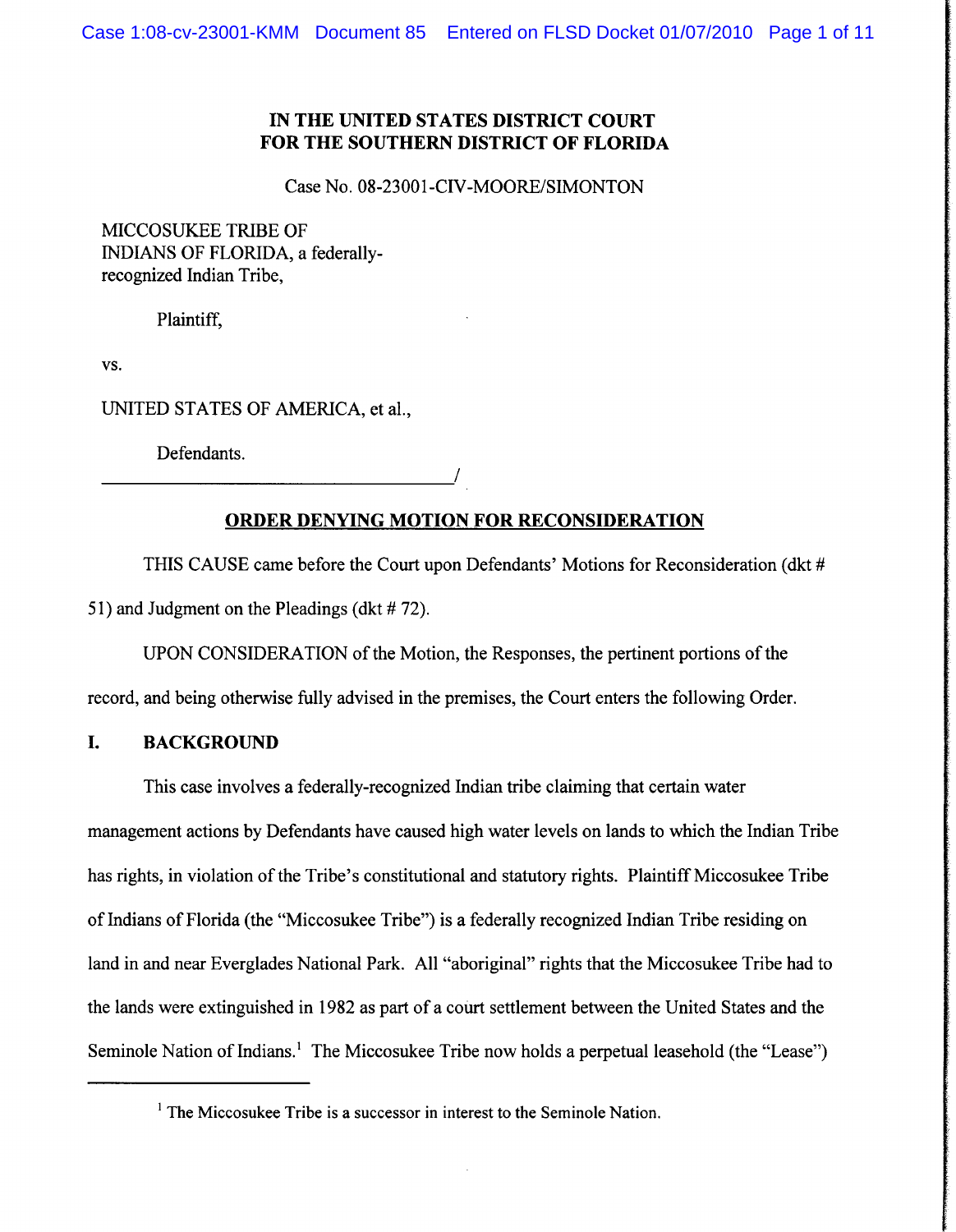to a 189,000-acre tract of land (the "Leased Area") to the north of Everglades National Park. The Lease was granted to the Miccosukee Tribe in 1982 by the Board of Trustees of the State of Florida Internal Improvement Trust Fund.

The Leased Area is located within Water Conservation Area 3A ("WCA 3A"). WCA 3A is part of the Central and Southern Florida Project for Flood Control and Other Purposes (the "C & SF Project"). The C & SF Project was authorized by Congress in 1948 to control water flows and levels in South Florida and the Everglades, in order to provide both flood protection and water supply for the developed areas of South Florida. The C & SF Project is operated by The Army Corps of Engineers (the "Corps") and its local sponsor, The South Florida Water Management District ("SFWMD"). The C  $\&$  SF Project directs water flow southward from Lake Okeechobee to the Everglades. Some of this water passes through WCA 3A and the Leased Area. Water is released out of the Leased Area through four water management structures; S- 12(A), S- 12(B), S- 12(C) and S-12(D). The released water goes into the L-28 canal and moves southward through numerous culverts under the Tamiami Trail and flows into Everglades National Park.

On October 28, 2008, the Miccosukee Tribe filed the instant Complaint (dkt  $# 1$ ), alleging that Defendants' water management actions have infringed on their constitutional and statutory rights by permitting high water levels to exist in the Leased Area. The Miccosukke Tribe's claims include violations of the Florida Indian Land Claims Settlement Act (Count I); Due Process (Count 11); Equal Protection (Count IV); and an Action in the Nature of Mandamus (Count 111). In an Order dated September 16,2009, Granting in Part and Denying in Part Defendants' Motion to Dismiss (dkt # 37), this Court dismissed Counts I, I1 and 111, leaving only the equal protection claim.

 $\overline{2}$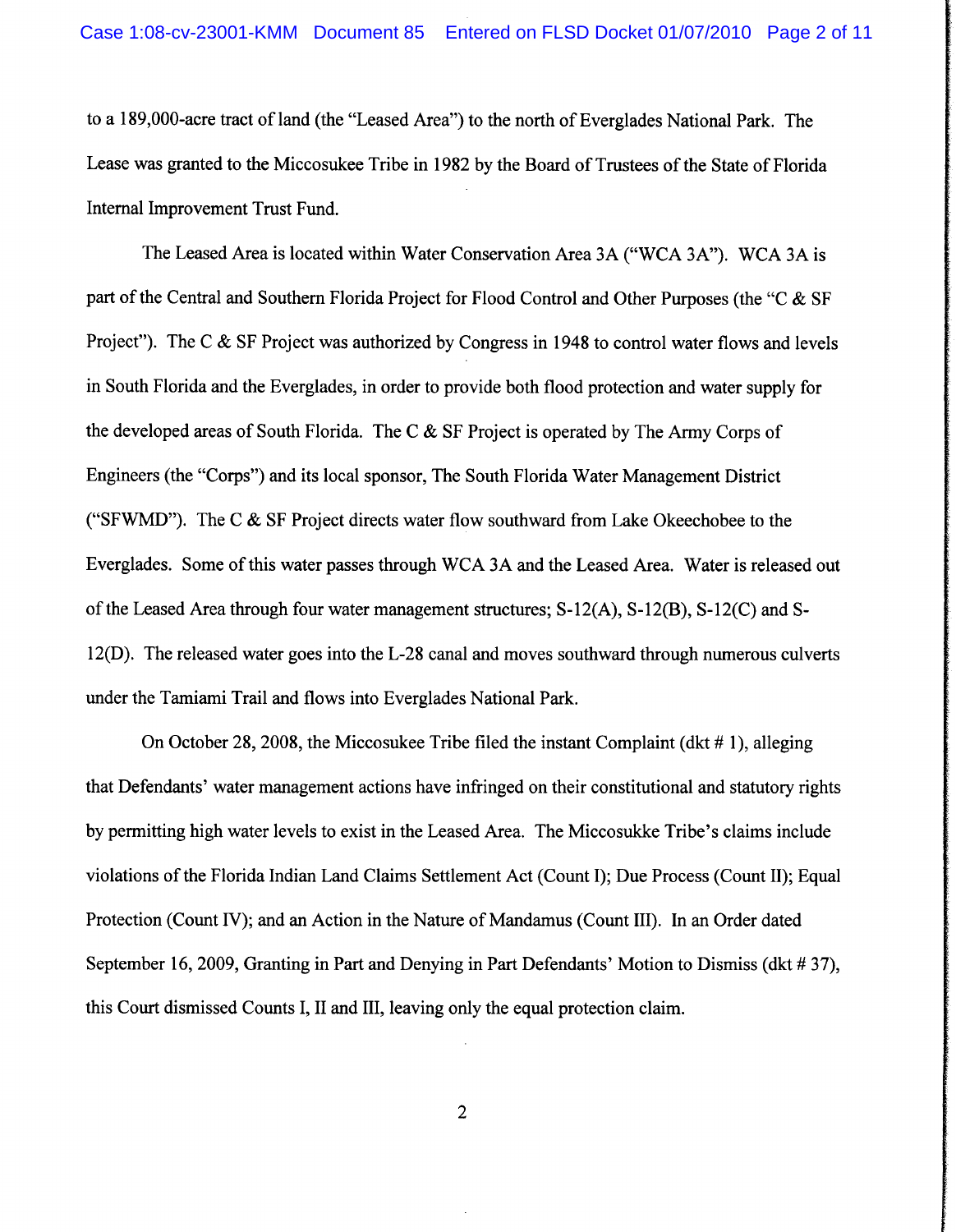# **11. STANDARD OF REVIEW**

The applicable standard for a motion for reconsideration is that the moving party "must demonstrate why the court should reconsider its prior decision and set forth facts or law of a strongly convincing nature to induce the court to reverse its prior decision. A motion for reconsideration should raise new issues, not merely address issues litigated previously." Socialist Workers Party v. Leahv, 957 F. Supp. 1262, 1263 (S.D. Fla. 1997) (internal quotation and citations omitted). "Courts have distilled three major grounds justifying reconsideration: (1) an intervening change in controlling law; (2) the availability of new evidence; and (3) the need to correct clear error or manifest injustice." Cover v. Wal-Mart Stores, Inc., 148 F.R.D. 294, 295 (M.D. Fla. 1993) (citations omitted).

# **111. ANALYSIS**

Defendants argue that Plaintiff's equal protection claim should be dismissed because: 1) it is barred by collateral estoppel; 2) the Miccosukee Tribe lacks standing; and 3) the Administrative Procedure Act's ("APA") sovereign immunity waiver does not waive sovereign immunity for Plaintiff's equal protection claim.

#### A. Collateral Estoppel

Defendants claim that Plaintiff's equal protection is barred by collateral estoppel because the Miccosukee Tribe raised an equal protection claim in a previous case. Collateral estoppel bars "relitigation of particular issues which were actually litigated and decided in a prior suit." Citibank. N.A. v. Data Lease Fin. Corp., 904 F.2d 1498, 1501 (11th Cir. 1990). Collateral estoppel applies where "(1) the issue was identical in both the prior and current action; (2) the issue was actually litigated in the prior action; (3) the determination of the issue was critical and necessary to the judgment in the prior action; and (4) the party against whom the earlier decision is asserted had a full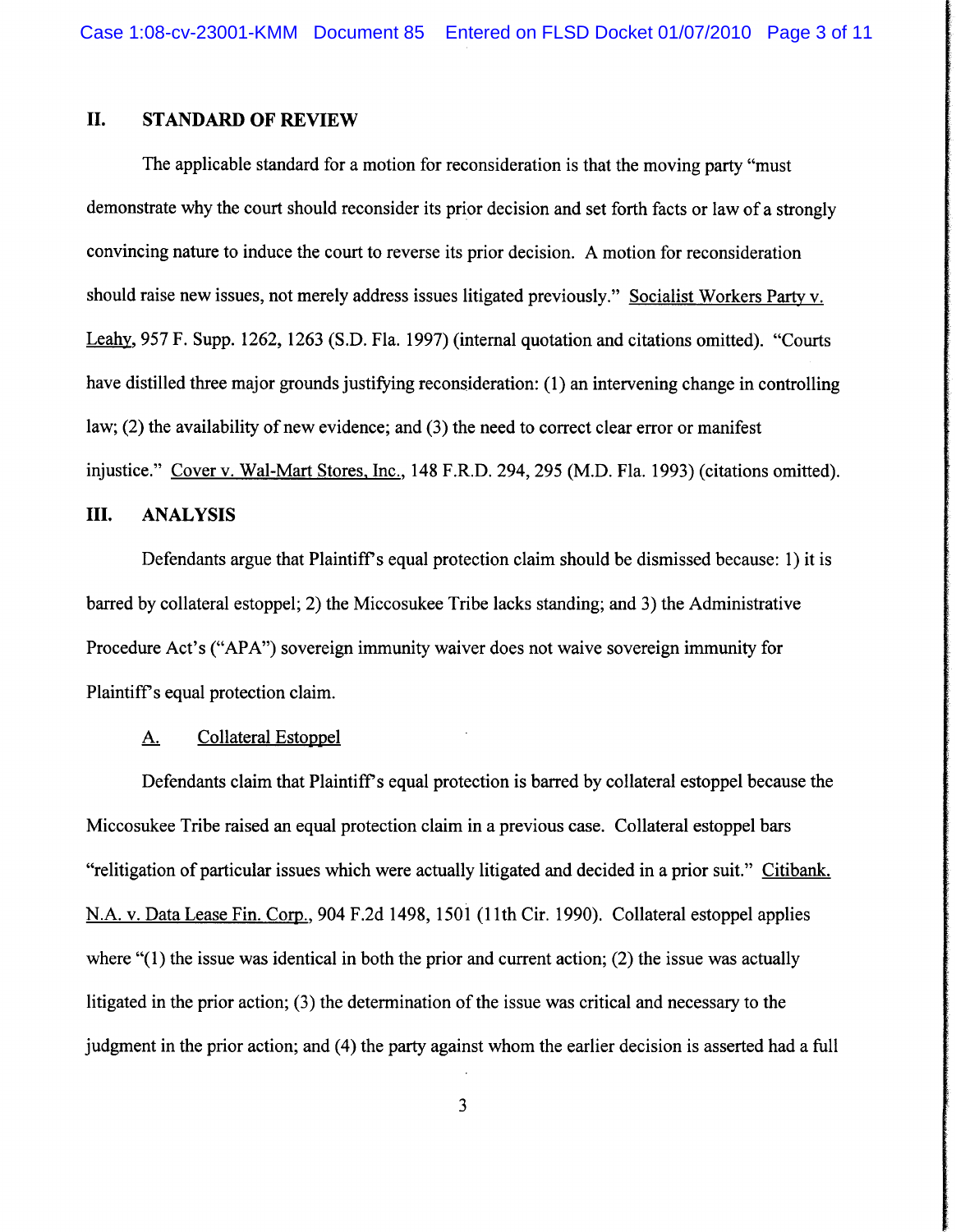and fair opportunity to litigate the issue in the earlier proceeding." Dennis v. U.S. Bureau of Prisons, 325 Fed. Appx. 744,747 (1 lth Cir. 2009).

"[A] neutral law or policy is only unconstitutional if it can be shown to have a discriminatory purpose." Miccosukee Tribe of Indians of Fla. v. United States, 980 F. Supp. 448,465 (S.D. Fla. 1997) (citing Personnel Adm'r of Mass. v. Feeney, 442 U.S. 256, 272 (1979)). "The fact that a facially neutral law has a discriminatory impact does not alone trigger equal protection analysis." Id. (citing Washington v. Davis,  $426$  U.S. 229, 242 (1976); Feeney, 442 U.S. at 272). Discriminatory purpose implies that the decision maker "selected or reaffirmed a particular course of action at least in part 'because of,' not merely 'in spite of,' its adverse effects upon an identifiable group." Id.

Collateral estoppel does not bar Plaintiff's equal protection claim because the issues in the current and prior action are not identical. In the prior action, the Miccosukee Tribe alleged that Defendants' failure to alleviate flooding caused by Tropical Storm Gordon in November of 1994 was an equal protection violation because the decisions not to cut the S-12 vegetation and open the S-333 gates had a discriminatory purpose. *See* Miccosukee, 980 F. Supp. at 465. On summary judgment, the Court concluded that the evidence did not raise a genuine factual issue of discriminatory purpose because the Miccosukee Tribe had not produced evidence that Defendants made their decisions with discriminatory intent. Id. at 466. That conclusion does not, however, mean that the Miccosukee Tribe is forever barred from bringing an equal protection claim for decisions made by Defendants that increase water levels in the Leased Area. This is particularly true given that the challenged actions have been taken pursuant to the Interim Operating Plan, which went into effect well after the Court's previous denial of the Miccosukee Tribe's equal protection claim.

Unlike the Miccosukee Tribe's Florida Indian Claims Settlement Act claim, which is entirely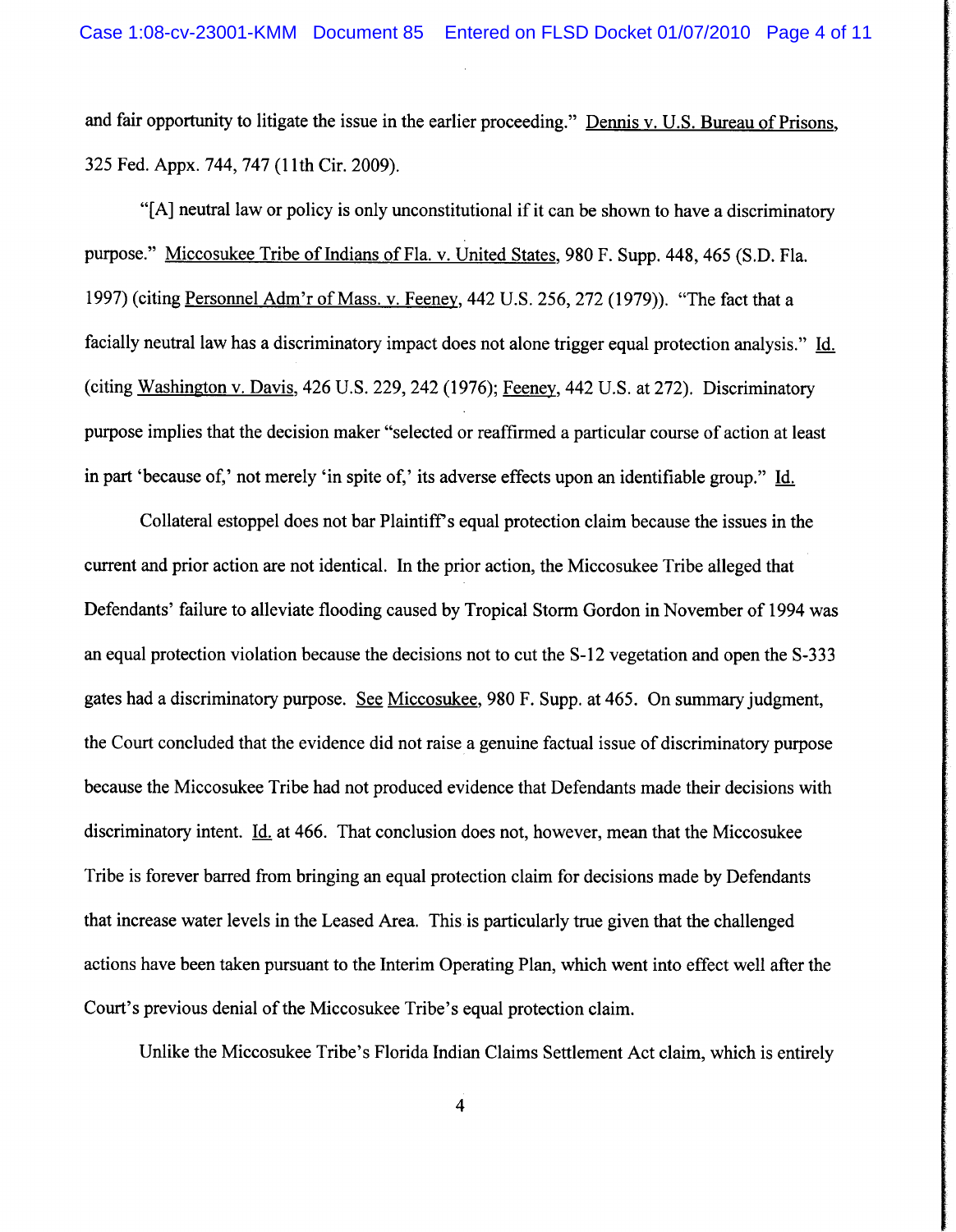contingent on statutory rights and the Tribe's rights under the Lease, both of which are unchanging, the Tribe's equal protection claim is based on the allegedly discriminatory intent underlying certain water management decisions. The purpose and intent governing a course of action may change over time, depending on changes in the policies of the organization taking the action, changes of decision making individuals within the organization, or changes in the circumstances driving the action, among other things. Even after a court finds that a policy or action lacks discriminatory purpose, over time the likelihood of prevailing on a future equal protection claim may gradually increase as changes occur that could materially affect the basis of the Court's prior decision. There can be no fixed amount of time after which an equal protection claim again becomes viable after failing. Changes that could affect the basis of a prior ruling may occur slowly, rapidly, or not at all, within different organizations over time. Nevertheless, at the motion to dismiss stage, an interval of a decade is a sufficient period of time to support an allegation that conduct, which at one time could not be shown to violate Plaintiff's equal protection rights may now, under a different set of circumstances, violate such rights. Therefore, this claim is not barred by collateral estoppel.

#### B. Standing

Defendants claim that the Miccosukee Tribe lacks standing to raise an equal protection claim.2 "In evaluating whether a party has standing, 'we must accept as true all material allegations of the complaint, and must construe the complaint in favor of the complaining party."' Midrash

<sup>&</sup>lt;sup>2</sup> A sovereign or organization may bring an equal protection claim on behalf of its members as **long as it meets the applicable standing requirements. League of United Latin. Am. Citizens v. Bredeson, 500 F.3d 523, 527-28, 530 (6th Cir. 2007) (affirming district court's finding that plaintiff had organizational standing to bring equal protection claim); Nat'l Parks Conservation Ass'n v. Norton, 324 F.3d 1229, 1245 (1 lth Cir. 2003) (finding that organization had standing to bring equal protection claim on behalf of its members).**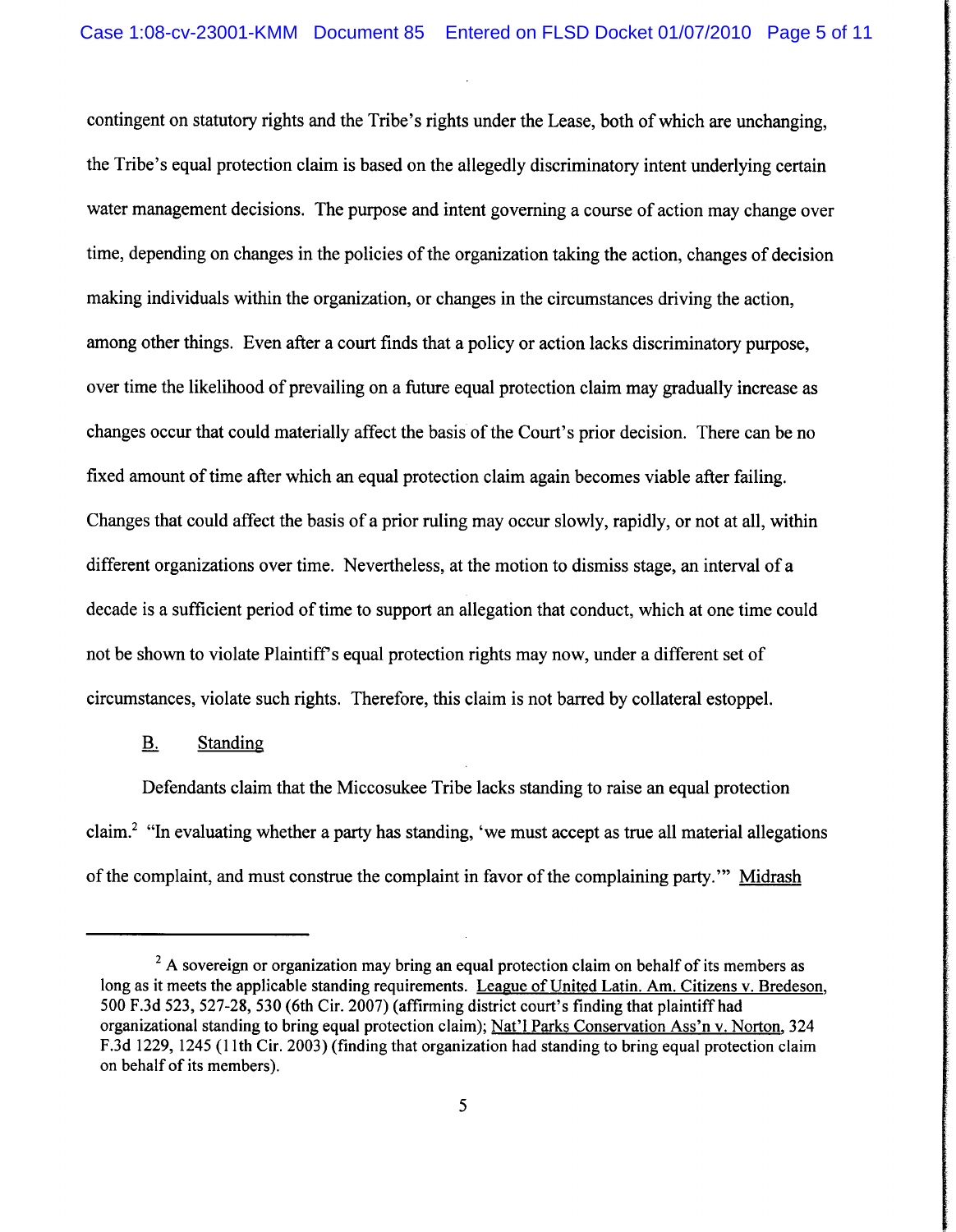Sephardi, Inc., v. Town of Surfside, 366 F.3d 1214, 1223 (11th Cir. 2004). The common law has long recognized the doctrine of parens patrie, the prerogative of a sovereign to bring suit "for the prevention of injury to those who cannot protect themselves." Alfred L. Snapp  $\&$  Son, Inc. v. Puerto Rico, 458 U.S. 592, 600 (1982). Although little is left of the vestiges of the original common law doctrine, parens patrie standing still permits a sovereign to protect the rights of its citizens by seeking to vindicate a quasi-sovereign interest.<sup>3</sup> Id. A quasi-sovereign interest exists when the interest (1) involves "the health and well-being -- both physical and economic -- of its residents in general," or involves a sovereign's "interest in not being discriminatorily denied its rightful status within the federal system," and (2) "articulate<sup>[s]</sup> an interest apart from the interests of particular private parties" that affects "a sufficiently substantial segment of its population."<sup>4</sup> Id. at 607. See Table Bluff Reservation (Wiyot Tribe) v. Philip Morris, Inc., 256 F.3d 879, 885 (9th Cir. 2001) (setting forth a similar articulation of a quasi-sovereign interest). Thus, the first requirement of a quasi-sovereign interest concerns the nature of the interest, and the second concerns its scope.<sup>5</sup>

1. Physical and Economic Health and Well-Being

The Miccosukee Tribe alleges that it uses its land in the Leased Area for cultural, religious,

<sup>&</sup>lt;sup>3</sup> The Miccosukee Tribe is a "sovereign yet subordinate dependent nation [ $\ldots$  and] must comply with the same rules that bind all other political subdivisions of the United States." Fla. Paraplegic, Ass'n, Inc. v. Miccosukee Tribe of Indians of Fla., 166 F.3d 1126, 1135 (S.D. Fla. 1999) (stating that the sovereignty of Indian tribes has deep historical roots).

<sup>&</sup>lt;sup>4</sup> A quasi-sovereign interest "is a judicial construct that does not lend itself to a simple or exact definition," but is less than a sovereign interest. Snapp, 458 U.S. at 601. Two easily identifiable sovereign interests include "the exercise of sovereign power over individuals and entities within the relevant jurisdiction - this involves the power to create and enforce a legal code, both civil and criminal; second, the demand for recognition from other sovereigns - most frequently this involves the maintenance and recognition of borders." Id.

 $<sup>5</sup>$  A party asserting parens patrie standing need not meet the organizational standing</sup> requirements. Conn. v. Am. Elec. Power Co.. Inc., 582 **F.3d** 309, 339 (2d Cir. 2009).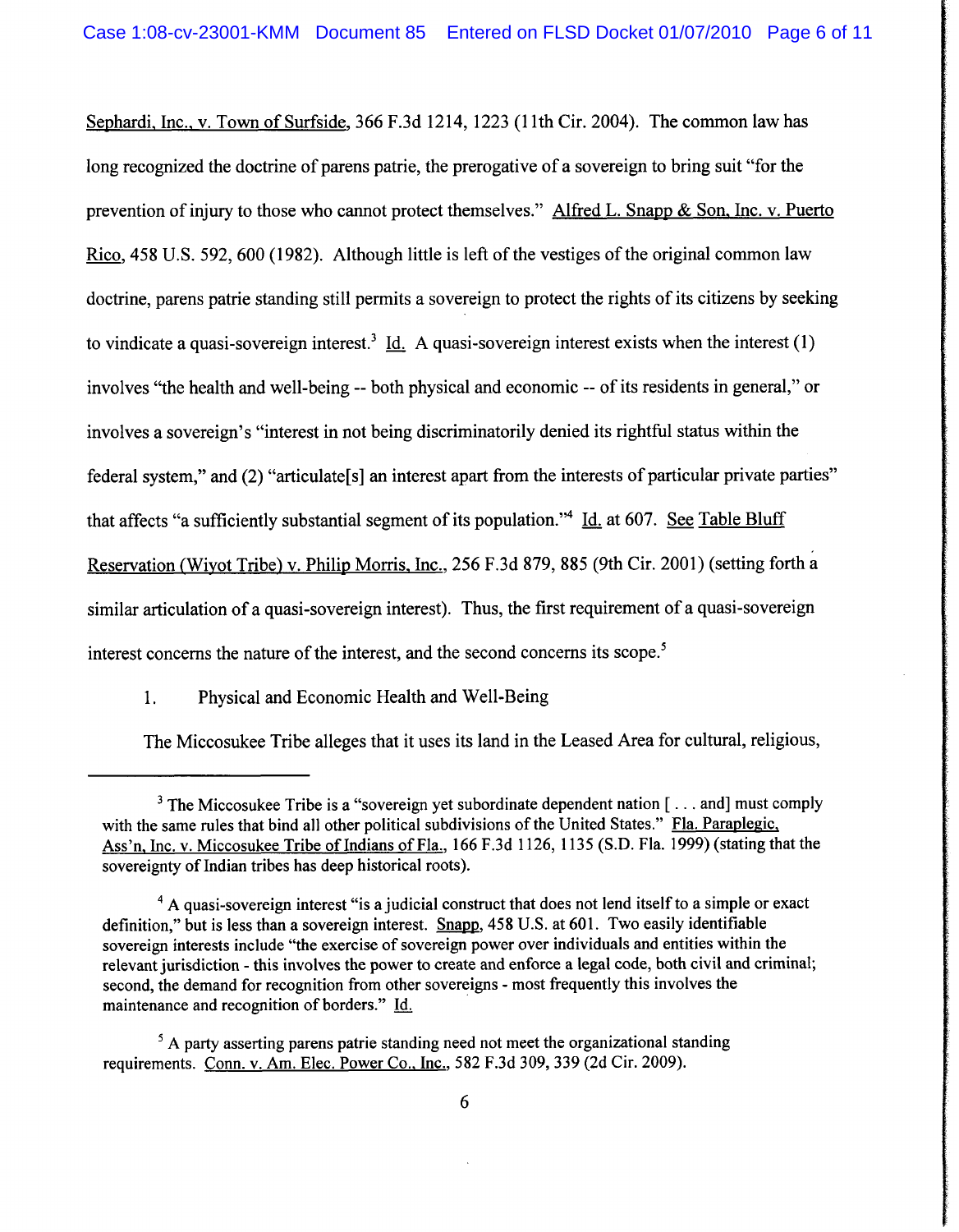recreational, commercial, and subsistence activities, including hunting, fishing, frogging, commercial air-boating, and agriculture. Agriculture activities include traditional subsistence agriculture and cultivating corn on tree islands for religious purposes. The Miccosukee Tribe also uses the Leased Area for tribal government and religious purposes and utilizes its natural resources, including its flora and fauna, for tribal purposes and for fabrication into artifacts or handicrafts. Defendants' water management actions are allegedly diminishing the Miccosukee Tribe's ability to engage in these traditional activities on which their way of life largely depends. Taking these allegations as true, there can be little doubt that the Miccosukee Tribe's interest in preserving basic elements of its culture and way of life affects the general physical and economic health and well-being of Tribe members.

2. Interest Apart From Interests of Private Parties that Affects a Sufficiently Substantial Segment of the Population

An essential characteristic of a quasi-sovereign interest is that it is more than a sovereign's proprietary interest or the interest of a private party that the sovereign wishes to pursue. A sovereign may have proprietary interests, such as business ownership or land interests, that sometimes requires the sovereign to pursue those interests in court. Snapp, 458 U.S. at 601-02. A sovereign may also pursue the interests of private parties for a variety of reasons. Id. at 602. Private interests, however, are not transformed into sovereign or quasi-sovereign interests "simply by virtue of the State's aiding in their achievement." Id. A state is merely a nominal party to an action wherein it seeks to vindicate the interests of a private citizen. Id.

"Quasi-sovereign interests stand apart . . . . They are not sovereign interests, proprietary interests, or private interests pursued by [a sovereign] as a nominal party. They consist of a set of

 $\overline{7}$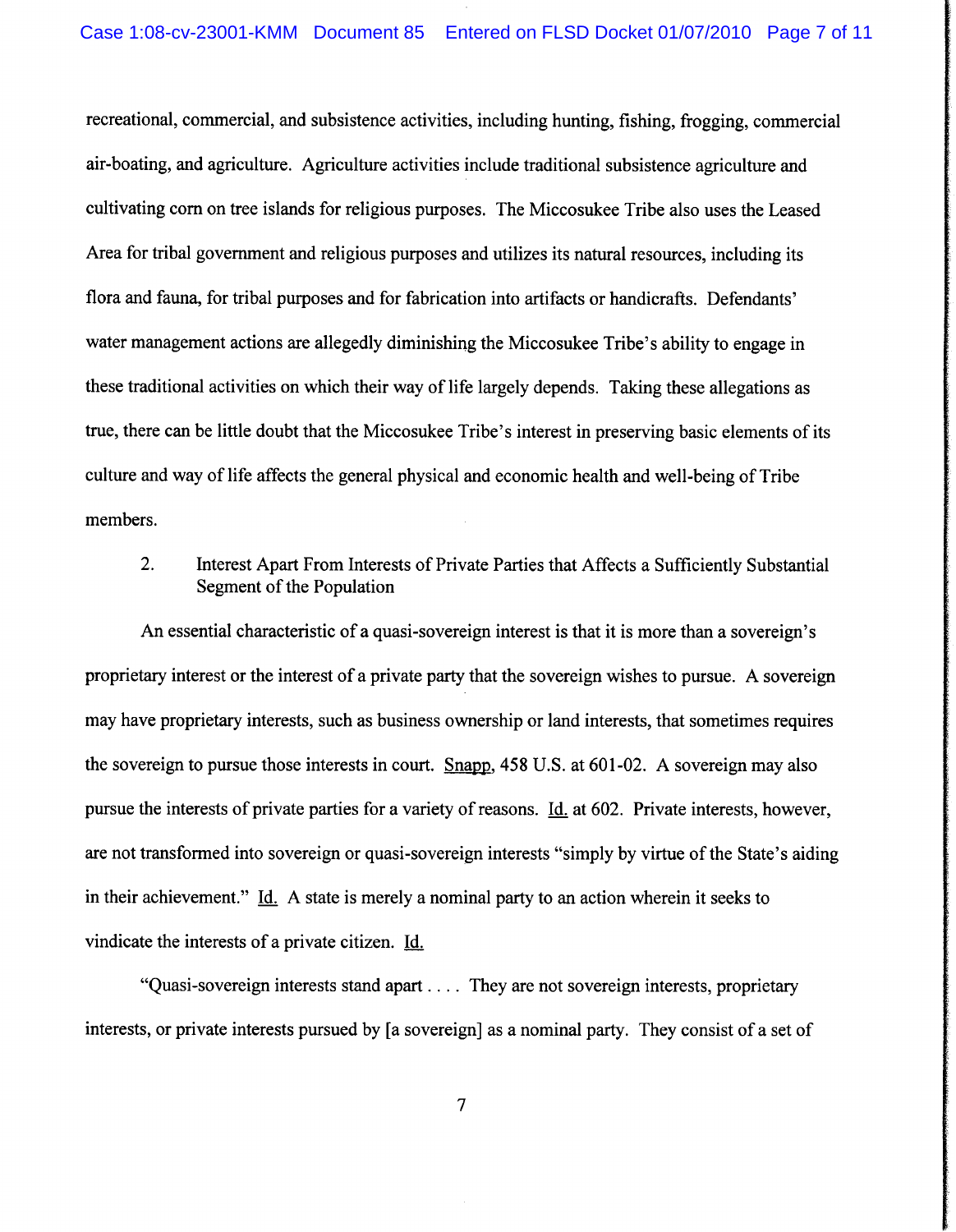interests that [a sovereign] has in the well-being of its populace." Id. The Miccosukee Tribe's interest in its ability to preserve its culture and way of life is a paradigmatic example of an interest that goes beyond a proprietary or private interest, and affects the general well-being of a sufficiently substantial segment of Tribe members. Accordingly, the Miccosukee Tribe's equal protection claim alleges a quasi-sovereign interest sufficient to support parens patrie standing as to its equal protection claim.6

C. Sovereign Immunity

Defendants allege that the APA's sovereign immunity waiver does not apply to the Miccosukee Tribe's equal protection claim. "The United States, as sovereign, is immune fiom suit save as it consents to be sued." United States v. Sherwood, 312 U.S. 584,586 (1941) (citations omitted). The APA's sovereign immunity waiver, 5 U.S.C. **8** 702, provides:

A person suffering legal wrong because of agency action, or adversely affected or aggrieved by agency action within the meaning of a relevant statute, is entitled to judicial review thereof. An action in a court of the United States seeking relief other than money damages and stating a claim that an agency or an officer or employee thereof acted or failed to act in an official capacity or under color of legal authority shall not be dismissed nor relief therein be denied on the ground that it is against the United States or that the United States is an indispensable party. The United States may be named as a defendant in any such action, and a judgment or decree may be entered against the United States: Provided, That any mandatory or injunctive decree shall specify the Federal officer or officers (by name or by title), and their successors in office, personally responsible for compliance. Nothing herein (1) affects other limitations on judicial review or the power or duty of the court to dismiss any action or deny relief on any other appropriate legal or equitable ground; or (2) confers authority to grant relief if any other statute that grants consent to suit expressly or impliedly forbids the relief which is sought.

**Had the Miccosukee Tribe's equal protection claim been brought by an individual tribe member, it would adequately allege a concrete and particularized injury caused by Defendants water**  management actions, and that injury would be redressible by a favorable court decision. See Lujan v. **Defenders of Wildlife, 504 U.S. 555, 560-6 1** (1 **992).**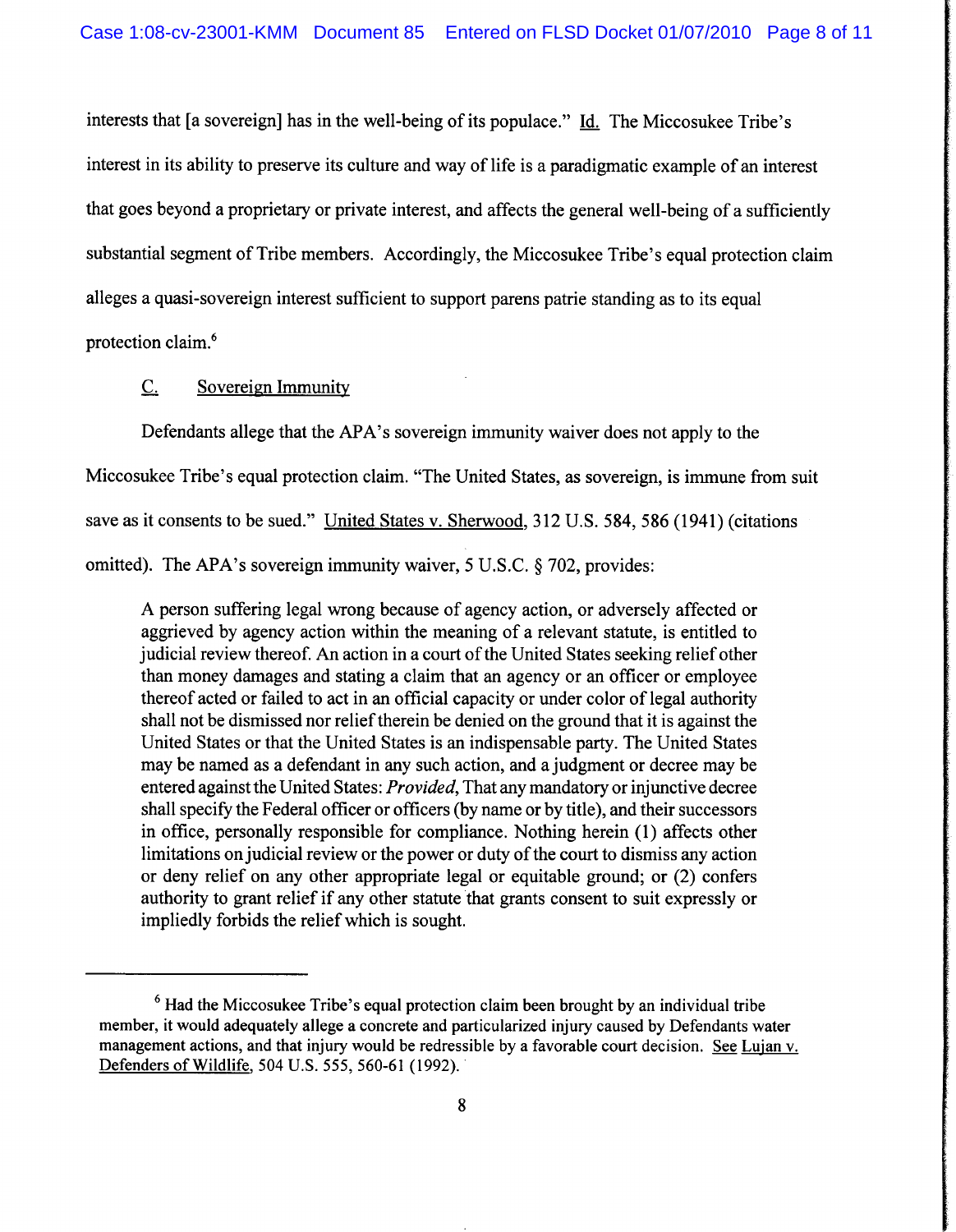5 U.S.C. *5* 702. Defendants contend that Section 702 does not serve as a general waiver of sovereign immunity for suits against the United States alleging non-APA claims. Section 702 is, however, a general waiver of sovereign immunity for suits against the United States seeking nonmonetary relief, even if the claim does not arise under the APA. Panola Land Buvers Ass'n v. Shuman, 762 F.2d 1550, 1555 (1 1 th Cir. 1985) (finding that *5* 702 waived sovereign immunity for APA and declaratory claim seeking nonmonetary damages, without differentiating between the two claims); Sheehan v. Army and Air Force Exchange Serv., 619 F.2d 1132, 1139 (5th Cir. 1980) (finding that  $\S$  702 wavied sovereign immunity for non-APA claim); Fla. Marin Contractors v. Williams, No. 2:03CV229-T-30SPC, 2004 WL 964216, at 3 (M.D. Fla. Apr. 22,2004) (stating that "[tlhe clear and unambiguous language of [Panola and Sheehan] is that the waiver of sovereign immunity contained in Section 702 . . . is a general waiver of sovereign immunity without limitation on whether a cause of action under the APA is also pled"); see also U.S. v. City of Detroit, 329 F.3d 515, 521 (6th Cir. 2003); **Raz** v. the APA is also pled"); <u>see also U.S. v. City of Detroit</u>, 329 F.3d 515, 521 (6th Cir. 2003); <u>Raz v.</u><br>Lee, 343 F.3d 936, 938 (8th Cir. 2003); <u>Specter v. Garrett</u>, 995 F.2d 404, 410 (3d Cir. 1993), *rev'd* on other ground, 51 1 U.S. 462 (1994). Therefore, *5* 702 is a waiver of sovereign immunity **as** to the Miccosukee Tribe's equal protection claim.

#### D. Claim Arising Directly Under the Constitution or the APA

Defendants argue that the Miccosukee Tribe's equal protection claim challenging Defendants' water management decisions must be raised under the APA rather than directly under the Constitution because Congress has allowed for judicial review under the APA. In other words, Defendants claim that because the Miccosukee Tribe could challenge the contested water management actions under the APA, their ability to raise a constitutional claim is foreclosed. This argument is supported entirely by a line of cases holding that under certain circumstances, a party's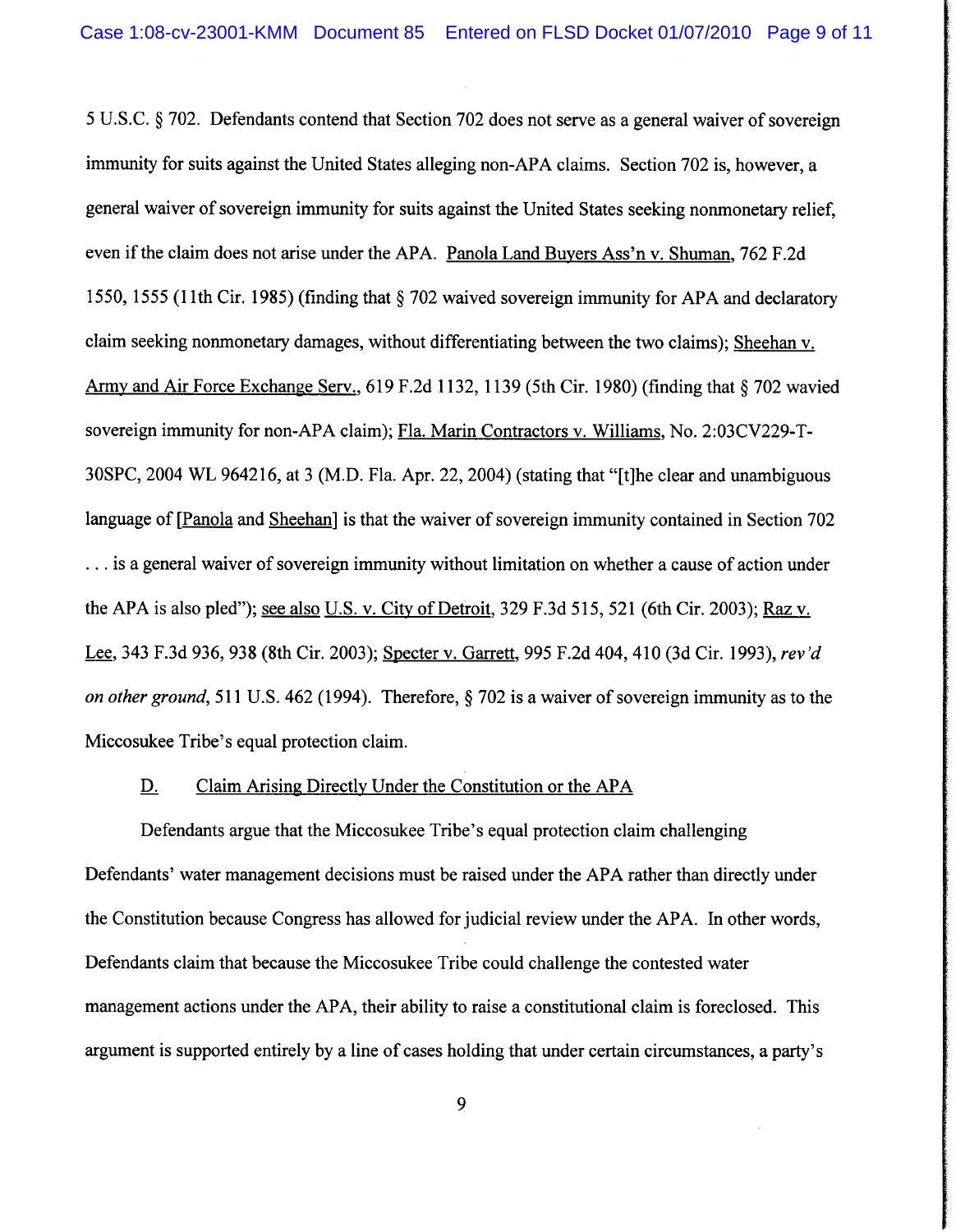ability to bring a Bivens action may be foreclosed. Memo. in Supp. of Def.s' Mot. for Reconsideration, at 10-12 (dkt # 52); Def.s' Reply in Supp. of Mot. for Reconsideration, at 6-10 (dkt) # 72).

In Bivens, the Supreme Court held that individuals may bring a claim for money damages against federal officers who have violated their Fourth Amendment rights, even though no federal statute expressly authorized such relief. Bivens v. Six Unknown Named Agents of Fed. Bureau of Narcotics, 403 U.S. 388,397 (1971). Bivens actions were later allowed for the violation of other constitutional rights. Miller v. U.S. Dep't of Agric. Farm Servs. Agency, 143 F.3d 1413, 1415 (11th Cir. 1998). The ability to bring a Bivens action, however, is precluded when (1) there are "'special factors counseling hesitation in the absence of affirmative action by Congress,"' and (2) "when Congress has provided an alternative remedy which it explicitly declared to be a *substitute* for recovery directly under the Constitution and viewed as equally effective." Carlson v. Green, 446 U.S. 14, 18-19 (1980) (quoting Bivens, 403 U.S. at 396) (emphasis in original). While these considerations serve as limitations on bringing a Bivens claim, Defendants argue that these cases stand for the much broader proposition that whenever any party has a statutory remedy, no constitutional claim may be raised. While Defendants raise this argument in the context of limiting non-takings claims raised under the Fifth Amendment when a cause of action is available under the APA, they offer no limiting principle and have offered no support for their contention, aside from the Bivens line of cases.

It is nevertheless possible to raise an equal protection claim independent of an APA claim. For example, in Nat'l Parks Conservation Ass'n v. Norton, 234 F.3d 1229 (1 lth Cir. 2003), the National Parks Conservation Association ("NPCA") challenged the National Parks Service's